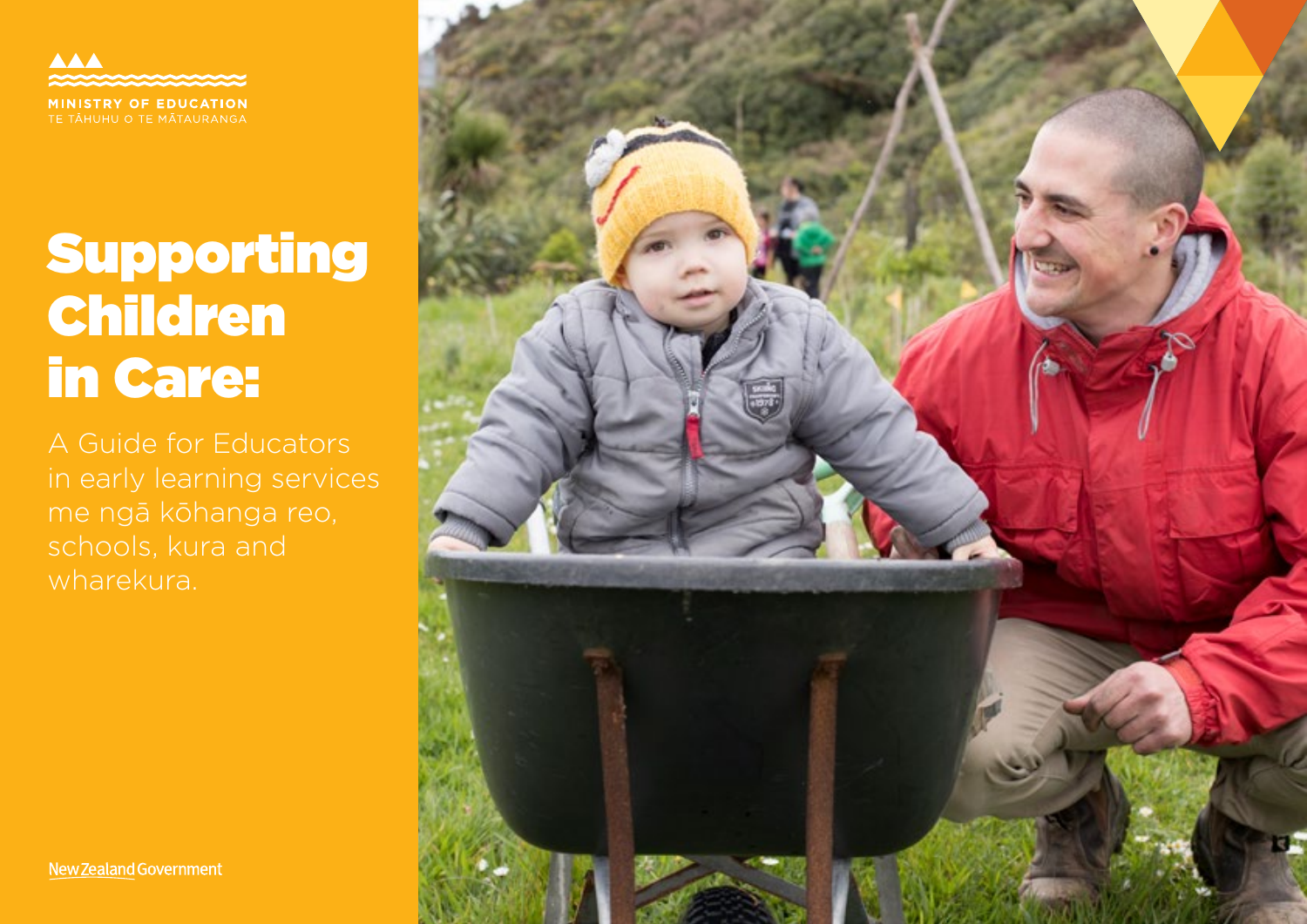## Supporting Children In Care: A Guide for Educators

A child's early experiences play an important role in their ability to learn and to build relationships with others.

This guide is intended to help educators to understand and respond to some of the challenges that children and young people in care may present with as a consequence of their possibly traumatic early experiences.



While not every child or young person in care will experience difficulties with learning, many do. Every child or young person in care has experienced significant and often multiple losses – loss of their birth family, possibly loss of one or more foster families, loss of previous friends, schools, homes etc. Many will have difficulty or will be unable to trust adults, as they have been let down in the past by those who should have been able to look after them. The world around a child or young person who feels unable to trust and rely on others can be a very scary and overwhelming place.

The Ministry of Education and the Ministry for Vulnerable Children, Oranga Tamariki, are currently working on National Care Standards for children and young people in care. It is anticipated that these standards will go live in July 2018, and one aspect of them will focus specifically on education. While work on these is in the very early stages, we anticipate that they will articulate what will be expected of caregivers, social workers and the Ministry for Vulnerable Children, Oranga Tamariki. Educators working with children and young people in care will need to be aware of the National Care Standards as they will have a role to play in supporting caregivers, social workers and the Ministry for Vulnerable Children, Oranga Tamariki, to implement them. Further guidance and/or an update of this document will likely be issued to the sector when the National Care Standards go live.

*A strong attachment to their school can provide a child with stability in an otherwise unstable world: offering relationships, maintaining friendships, providing positive and enjoyable learning opportunities and ultimately building resilience and hope.*

*Calmer Classrooms: A Guide to Working with Traumatised Children*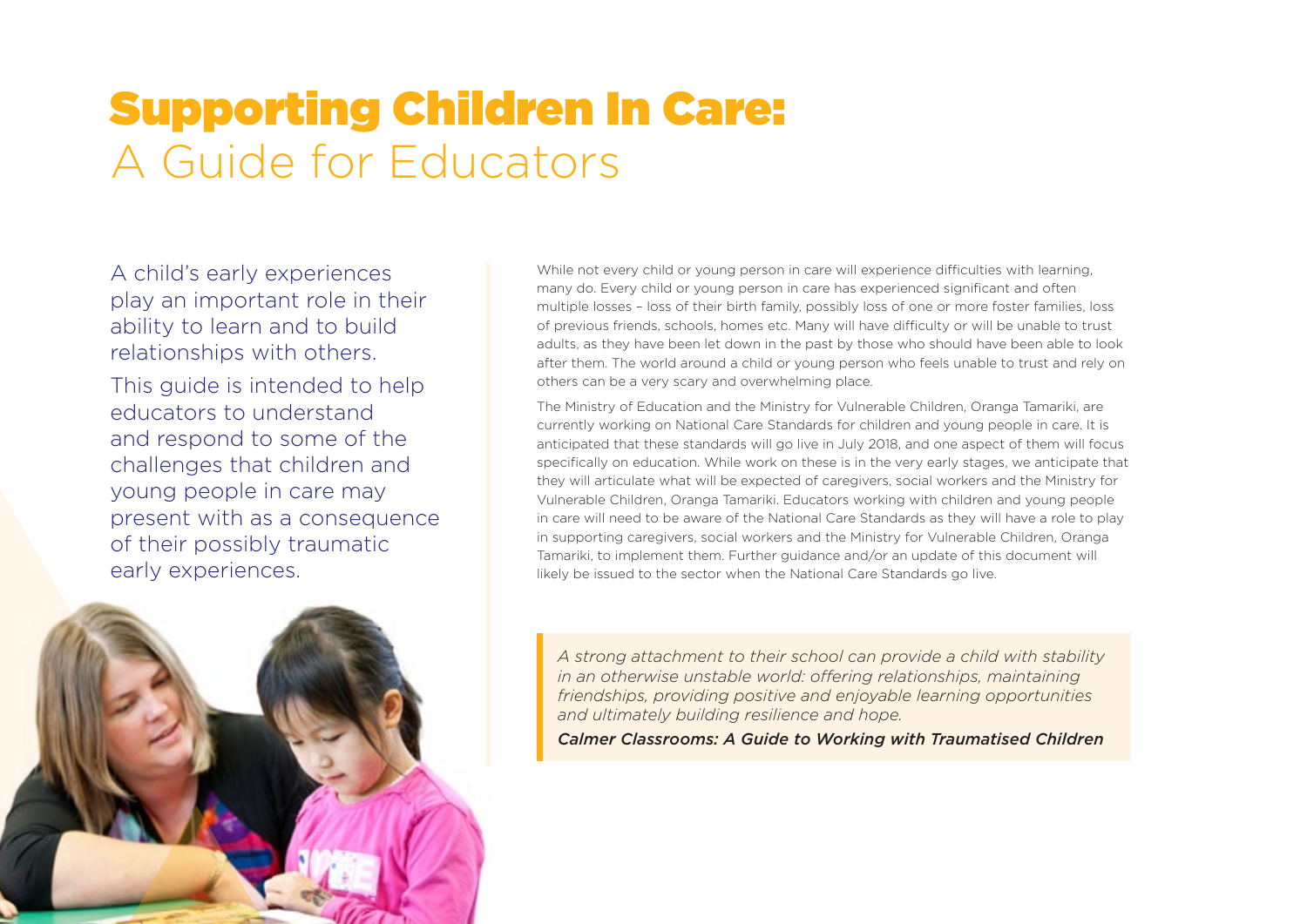## The importance of secure relationships

A secure relationship with a main caregiver, enables babies and young children's optimal physical, emotional and intellectual development.



This relationship allows them to feel safe, protected and nurtured; from this secure base they can gradually make sense of the world around them. This early attachment is essential for the child's development.

When a caregiver has been unable to provide this bond, the child may experience attachment difficulties. This can contribute to a range of problems around the child's development of emotional, social, communication and cognitive skills. These difficulties may be exhibited in a range of ways, including a fight-flight response when presented with challenges, a desperation to please, strong preference for routine and sameness and withdrawal.

Early experiences of abuse, trauma, neglect and pain may result in these difficulties becoming severe. This could include a lack of empathy or conscience, inability to make or keep friends, limited attention span, memory difficulties, difficulties accepting help or praise, aggression, stealing, defiance, attention seeking and much more.

All these early experiences can have a negative impact on children's development and wellbeing. There used to be a simplistic view that once a baby or child was removed from the difficult early setting and placed in a secure, caring setting, they would 'bounce back' and stop exhibiting the previous challenging behaviours. However, every child in care – whether they are infants, preschoolers, school age or adolescent – may have experienced pain, loss and trauma. Their understanding of the world has been informed by these experiences and it is only through consistent, ongoing empathy and support that they can start to develop a new, healthier understanding of, and relationship with, the world around them. This guide will explain some of the behaviours you might see in an early learning service or classroom, why these might be seen and some strategies that might help.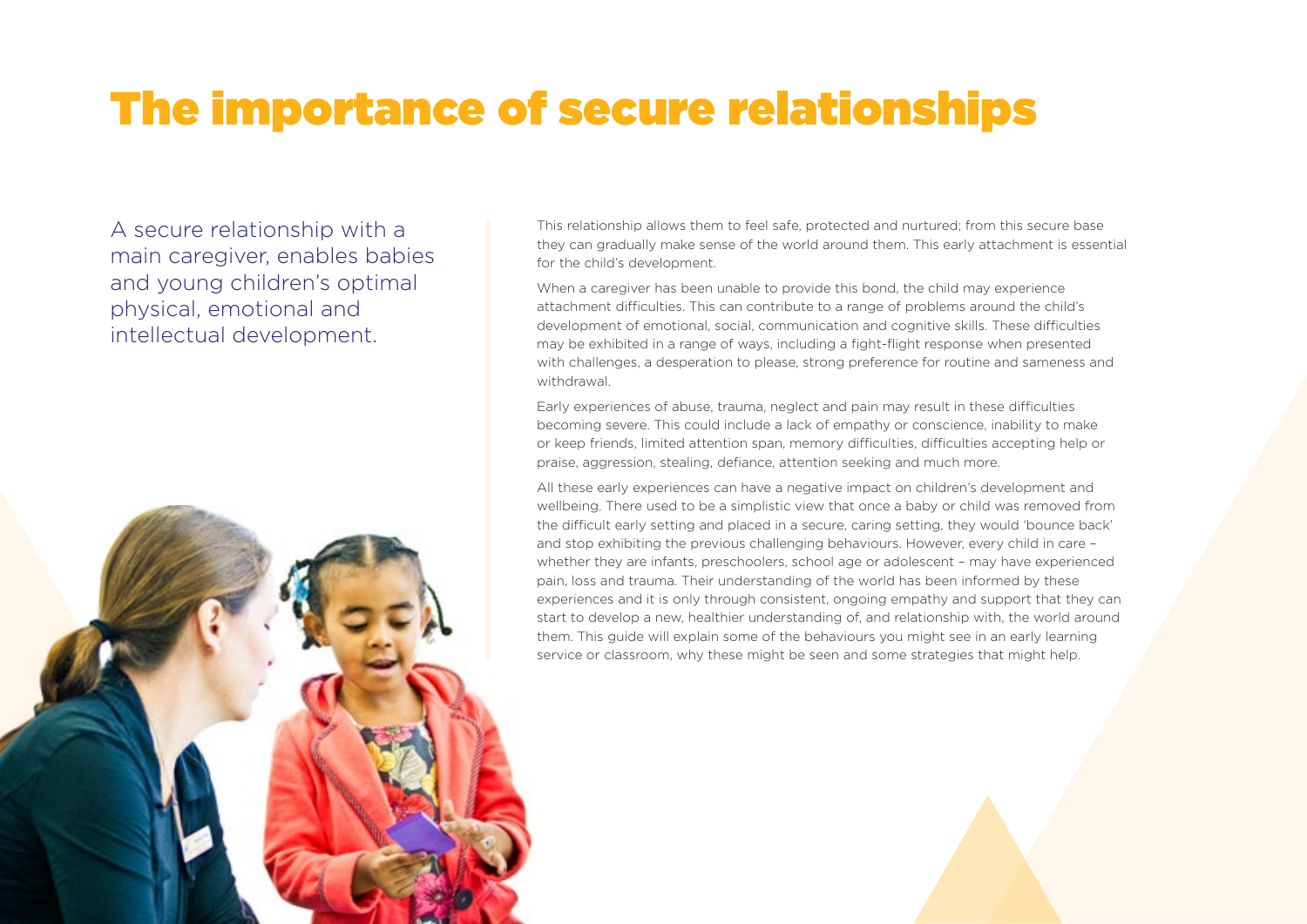### Tips for educators of children in care



- **• First and foremost the child or young person needs to know they are wanted and valued as part of the community.** Greet them by name every day and try to end each day on a positive. Demonstrate an interest in them on a personal level e.g. if they mentioned they were going to the beach at the weekend, ask them about this on Monday morning. Treat each day as a fresh start.
- **• Listen to them and monitor their behaviour.** Observe and record patterns of behaviour to enable you to understand and support them.
- **• Use consistent positive behavioural management/positive guidance approaches.**
- **• Set realistic, achievable goals in relation to behaviour;** where possible do this in partnership with the child or young person. Work closely with carers and review regularly.
- **• Acknowledge successes regularly but keep it low key.** Overheard praise can be very powerful, as can text messages and emails to older students. Celebrate success in ways that are meaningful and unique, but don't overwhelm.
- **• Keep in contact with caregivers and social workers letting them know daily or weekly progress.** This will also allow educators to be updated on issues happening at home that may be affecting behaviour at the early learning service or school.
- **Be approachable.** Encourage caregivers to communicate with you and share any issues or concerns.
- **• Identify and plan for dates that might be upsetting** e.g. Mother's/Father's Day, parents' birthdays, anniversary of entering the care system.
- **• Be aware of the stigma that children and young people in care experience.** Put strategies in place to minimise any stigma they may experience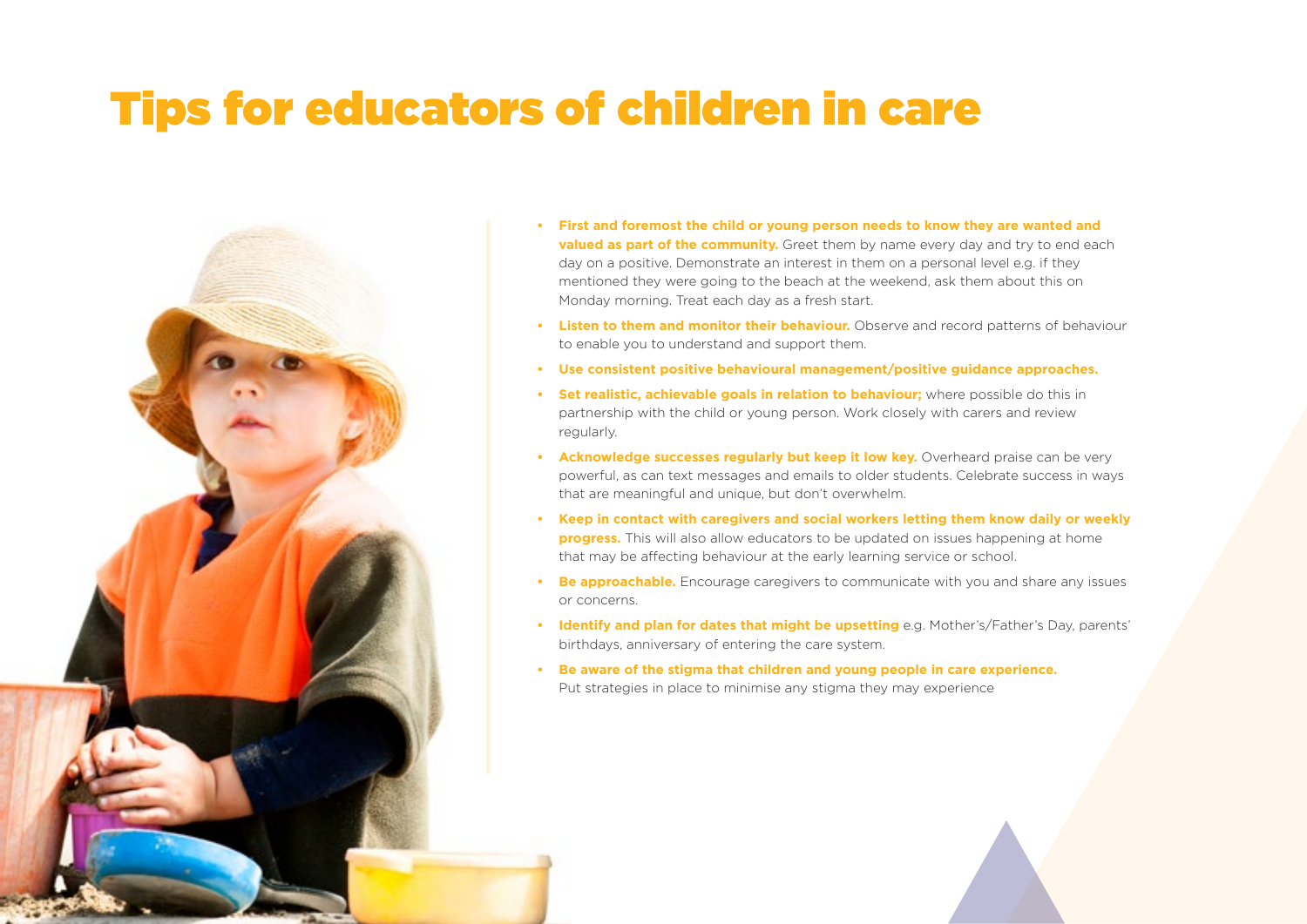#### Taking a trauma- informed approach to supporting children and young people in care



Every child and young person is unique. The behaviours that you see are a way of communicating a need.

| <b>WHAT YOU MIGHT SEE</b>                                                                                                                                 | <b>WHY YOU MIGHT SEE THIS</b>                                                                                                                                                                                                                                                  | <b>SOME STRATEGIES TO TRY</b>                                                                                                                                                                                                                                                                                                                                                                                                                                                                                                                                         |
|-----------------------------------------------------------------------------------------------------------------------------------------------------------|--------------------------------------------------------------------------------------------------------------------------------------------------------------------------------------------------------------------------------------------------------------------------------|-----------------------------------------------------------------------------------------------------------------------------------------------------------------------------------------------------------------------------------------------------------------------------------------------------------------------------------------------------------------------------------------------------------------------------------------------------------------------------------------------------------------------------------------------------------------------|
| Seeks your attention constantly                                                                                                                           | I feel safer when I have your attention. I<br>want reassurance but I'm not sure how to<br>communicate my needs. I worry that if I don't<br>have your attention you will forget about me, as<br>others have done before. I might talk all the time<br>or ask trivial questions. | For younger children spend time with the child at regular intervals throughout the day. When moving on to another<br>task explain where you're going and when you'll be back e.g. 'I'm just going to check on the children in the sleep room<br>then I'll come back.'<br>For older children and young people Have a set routine. Sit the child or young person close to you. Check in regularly<br>and tell them when the next check in will be e.g. 'I'm going to see how the other groups are getting on. I'll be back in 10<br>minutes to check how you're doing'. |
| Physically or verbally aggressive<br>behaviours                                                                                                           | I respond to frightening or threatening situations<br>by fighting, fleeing or freezing. I am anxious<br>and looking out for threats all day, every day - it<br>doesn't take much for me to lose control.                                                                       | Avoid threat of removal or rejection as a consequence - this reinforces the child or young person's negative view of<br>themselves. 'Time in' not 'Time out'. If removing from a situation is unavoidable redirect in a positive way eg 'Let's<br>go and get a drink of water'. Consider seeking support for managing behaviour early so you can keep the focus on<br>teaching the skills your child or student needs.                                                                                                                                                |
| Ignoring cues and directions                                                                                                                              | I am too anxious to be able to listen. I can only<br>retain one direction at a time at most, as there is<br>too much going around in my head. I might have<br>trouble understanding what is said to me.                                                                        | For younger children Have a predictable routine for the day for any group activities, sleep time, etc. Only give one<br>direction at a time.<br>For older children and young people Keep the structure of the day and of lessons the same. Describe the outline of<br>activities at the start. Provide one-step instructions and ensure they have been understood. Provide learning prompts<br>e.g. regular verbal reminders of next steps or a visual prompt such as a checklist on a mini-whiteboard.                                                               |
| Appears withdrawn. Unable to keep<br>and make friends. Bullies others.                                                                                    | I have to rely on myself and nobody else. Others<br>let me down. I respond to fear or threat by<br>withdrawing into myself and shutting out the<br>world - it feels safer there. I try to make myself<br>feel strong and safe by making others do what<br>I want.              | For younger children Encourage the child to play alongside other children, facilitate their entry into play and reinforce<br>positive interactions with other children.<br>For older children and young people Introduce a buddy system and/or peer mentoring. Encourage the child to help<br>around school. Build lots of opportunities for collaborative work into the day. Teach and celebrate good teamwork skills.<br>Encourage participation in after-school clubs. Introduce a 'Buddy Bench' in the playground and explain its intention.                      |
| Difficulties settling to any activity<br>or concentrating, fidgeting, turning<br>around                                                                   | I am always worrying. I must look out for threats<br>and dangers all the time. I am hyper-aroused<br>and vigilant so that I can spot threats and keep<br>myself safe. It's not safe to relax or let my guard<br>down.                                                          | Children in care can be very sensitive to others' emotional level; use the volume and tone of your voice and your body<br>language to help reduce their tension level. Give them something calming to hold e.g. a fidget toy, soft cloth or support<br>them to take movement breaks and then come back to the learning task<br>For older children and young people Seat the student in a position where they can see the whole class including the<br>door, but where you can make contact with them regularly.                                                       |
| Behaves inappropriately in 'busy'<br>areas of the early learning service or<br>school e.g. at the start of the day, in<br>the playground or at lunch time | I panic in crowds. When it is noisy and busy<br>there's so much going on in my mind that I can't<br>think straight so I react without thinking. I am<br>completely overwhelmed.                                                                                                | For younger children Encourage a consistent settling routine at the beginning of each day or session.<br>For older children and young people Plan ahead for potentially challenging times, for example, ask the child to arrive in<br>school 5 minutes early or late and allow them to leave the class at transitions ahead of others. Keep break times shorter<br>if these are continually problematic - look for opportunities for monitor jobs or indoor, supervised activities during<br>these times (e.g. board games club).                                     |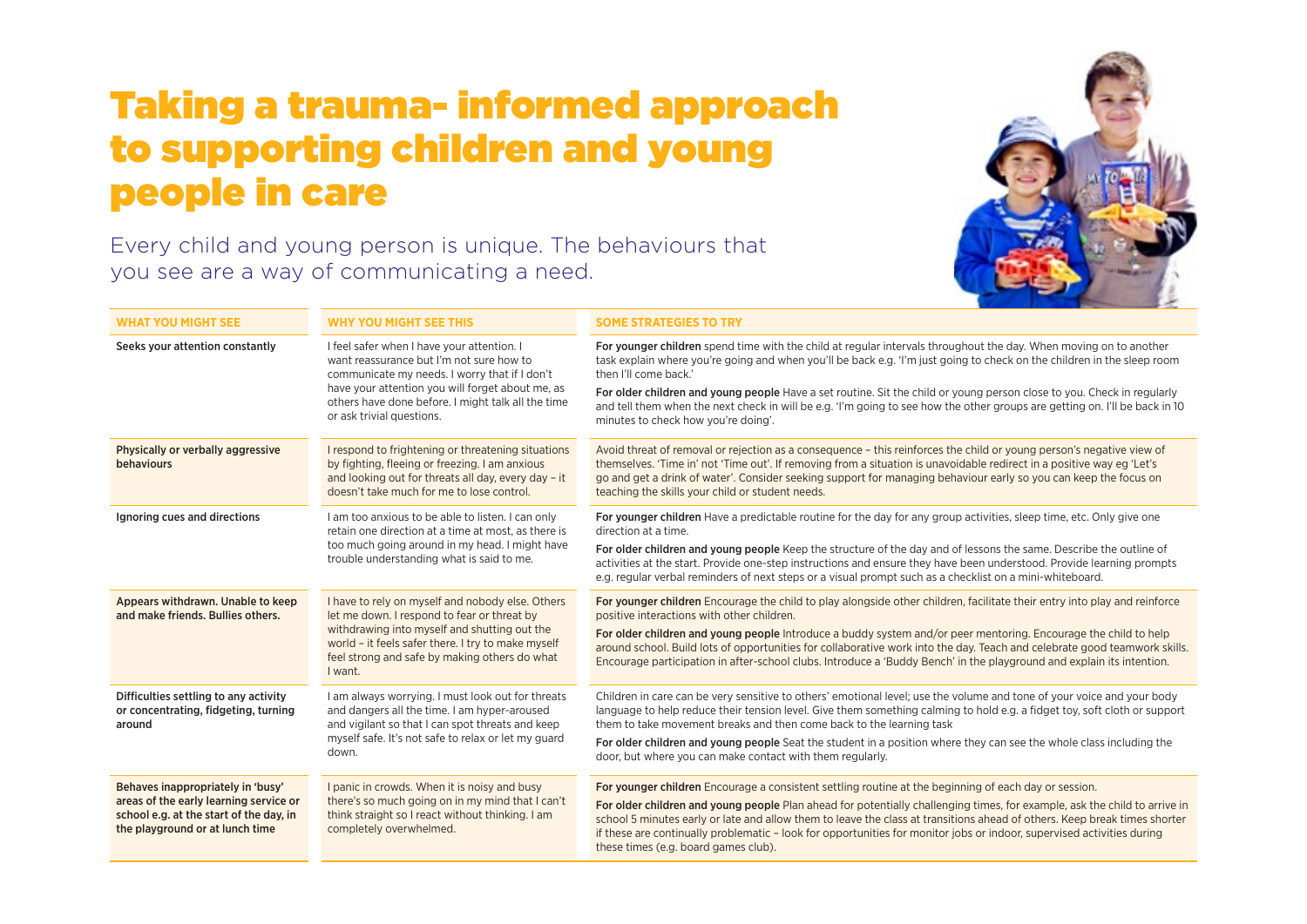### For leaders of early learning services me ngā kohanga reo, Kura and school

A whole-of-service or school approach will ensure strong systems and processes are in place to support children, young people, educators and carers.



- **• Have systems and policies in place for how information is shared,** who needs to know what and the best ways to support the child or young person, while respecting the child or young person's privacy.
- **• Carers, particularly Grandparents, may have had different experiences of education themselves.**  They may need further information, discussion and support around engaging with the child or young person's education
- **• Be aware of possible financial constraints for carers**
- **• Enrolment is a good time to have a conversation about the child or young person's strengths, interests, aspirations and challenges.** It's a good idea to ask about the reasons for going into care, any health issues, and the long term plan for the child or young person e.g. reintegration into whānau, so transitions can be planned for. Alongside this, sharing cultural information such as whānau, hāpu and iwi, whakapapa, languages spoken, also supports the child or young person. Every child going into care has a Gateway assessment, information from this assessment should be part of ongoing discussion.
- **• Plan for transitions, including looking at options, choices and pathways that reflect the child or young person's interests and aspirations.** Support for transitions is pivotal, and it may be appropriate to involve the caregiver, social worker and/or Oranga Tamariki to make plans for how the appropriate support can occur.
- **• Having a liaison person for the carer, and/or a communication book** that goes between school and home helps with sharing information and giving consistent messages to the child or young person
- **• Create opportunities for the voice of the child or young person** to be heard and included in planning and decision making
- **• Develop a whānau education plan,** which captures the child or young person's goals and aspirations for their learning
- **• All staff who come into contact with the child or young person may need support and training** in responding appropriately and consistently in ways that enrich the child or young person's environment. This might include information for relievers, training for reception staff, and guidance for staff at break times.
- **• Finally, look after yourself and your staff.** Strong emotions can be triggered in educators and carers as they support children and young people, particularly at transition points. Acknowledge this is tough, work together as a team, and support each other's wellbeing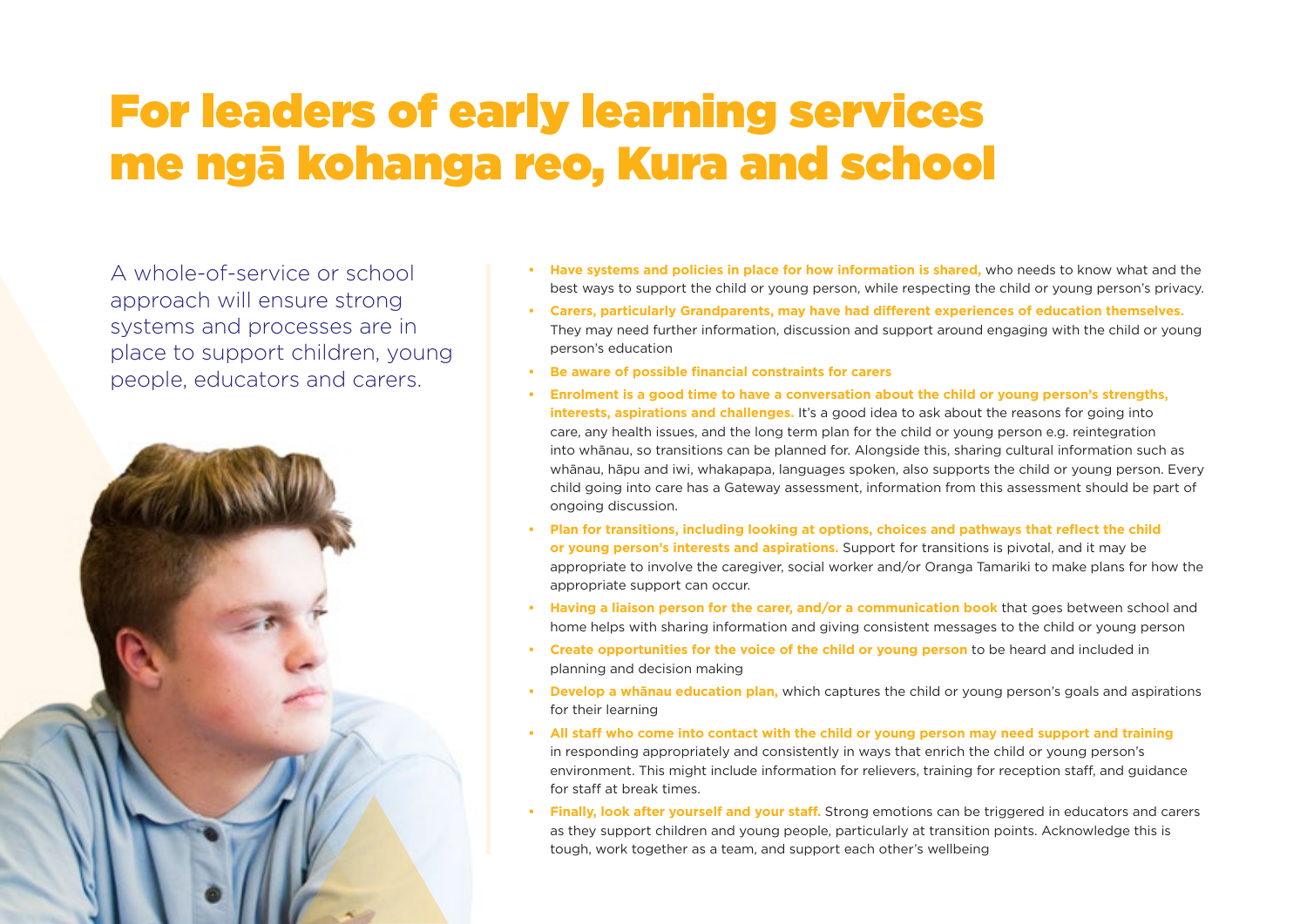#### For Students in a Secondary School Setting or Wharekura

Again, every young person is unique. For adolescent students in care attending a secondary school, some additional indicators will need considered responses which will come under the school's behaviour management, attendance, pastoral care and health and safety policies and their guidelines/procedures. The following suggestions may be helpful.



| <b>CATEGORY</b>             | <b>WHAT YOU MIGHT SEE</b>                                                                                                                                                                                                                                                                             | <b>SOME STRATEGIES TO TRY</b>                                                                                                                                                                                                                                                                                                                                                                                                                                                                                                                                                                                                                                                                                                                                                                                                                                                                                                                                                                                                        |
|-----------------------------|-------------------------------------------------------------------------------------------------------------------------------------------------------------------------------------------------------------------------------------------------------------------------------------------------------|--------------------------------------------------------------------------------------------------------------------------------------------------------------------------------------------------------------------------------------------------------------------------------------------------------------------------------------------------------------------------------------------------------------------------------------------------------------------------------------------------------------------------------------------------------------------------------------------------------------------------------------------------------------------------------------------------------------------------------------------------------------------------------------------------------------------------------------------------------------------------------------------------------------------------------------------------------------------------------------------------------------------------------------|
| <b>Transition/Enrolment</b> | An enrolment meeting is the best time to begin<br>gathering the information critical to a successful<br>transition to secondary school.                                                                                                                                                               | Involve the school's pastoral team, quardian/caregiver, social worker and the student. Ask open questions so carers and students<br>can share their stories early on in ways that support their engagement. Develop a transition plan where all at the meeting have<br>an input and agree on who communicates with the caregiver when this might occur and for what purpose.                                                                                                                                                                                                                                                                                                                                                                                                                                                                                                                                                                                                                                                         |
|                             | The student self-limits their options for subject<br>selection.                                                                                                                                                                                                                                       | Identify a buddy who can help them find their way around the school.                                                                                                                                                                                                                                                                                                                                                                                                                                                                                                                                                                                                                                                                                                                                                                                                                                                                                                                                                                 |
|                             |                                                                                                                                                                                                                                                                                                       | For new students, a sensitive and proactive approach to ensure that subjects of interest are chosen where possible.                                                                                                                                                                                                                                                                                                                                                                                                                                                                                                                                                                                                                                                                                                                                                                                                                                                                                                                  |
| Attendance                  | Patterns of unexplained absence:<br>• Lateness to school/class<br>• Period absence<br>• Missing whole days or extended periods of time off<br>school                                                                                                                                                  | Timely and accurate data is required in order to uncover trends in attendance and areas that may signal the need for more<br>support.<br>Communicate to the caregiver/guardian and social worker as soon as a pattern emerges. A timely response is critical.<br>Involve the Deans or Senior Management and advise the Guidance team/SENCO if the student has received their support.<br>Periodic subject absences may need to involve a discussion with the curriculum leader of the subject                                                                                                                                                                                                                                                                                                                                                                                                                                                                                                                                        |
| Engagement                  | Patterns of behaviours in addition to those described<br>above could be:<br>• Lack of basic equipment<br>• Reluctance to engage in class with peers/teacher<br>• Withdrawal<br>• Anger in response to reasoned requests<br>• Bullying<br>• Unmet deadlines<br>• Self-harm                             | Focus on student engagement early on and in an ongoing way. Scaffold your student to stay at and succeed at school. Make sure<br>they are not disengaged, particularly for minor reasons such as not having the right equipment or uniform, or not knowing how<br>to follow social rules or norms.<br>It is important that the student knows your expectations and that these are reinforced by their consistent application as part of<br>your classroom management repertoire. Beyond this, the school's behaviour code of conduct will guide your next steps.<br>Most of these in-class behaviours may indicate a rising level of disengagement and would need to be discussed with the<br>curriculum leader or Dean if you are concerned. Guidance involvement will be required if a deeper level of support is required.<br>If contact with Caregiver/Guardian and/or social worker is necessary, this will take place in accordance with the protocols in<br>place in the school.                                              |
| Achievement                 | Students may have low expectations of themselves<br>as learners. While summative indicators will signal<br>end point achievement, formative indicators as the<br>assessment period progresses through milestones will<br>indicate where the best interventions to support the<br>student may be made. | Create opportunities to acknowledge small everyday steps towards learning and achievement. Link new learning with the<br>students' interests and current skills and scaffold social relationships so the student can focus on the learning.<br>For NCEA Achievement Standards that are internally assessed, ensure that the student receives and has understood the processes<br>and procedures contained in the school's Guidelines for Managing Assessment. It is advisable to keep whanau updated at regular<br>intervals and to advise them in a timely manner if milestones during the assessment period are not being met.<br>Opportunities for resubmission and reassessment need to be discussed.<br>Subject teachers need to make these procedures explicit to students and support students to follow these during the assessment<br>period.<br>Special assessment conditions may be appropriate, talk to the learning support coordinator or another leader, with responsibility<br>for learning support, in your school. |